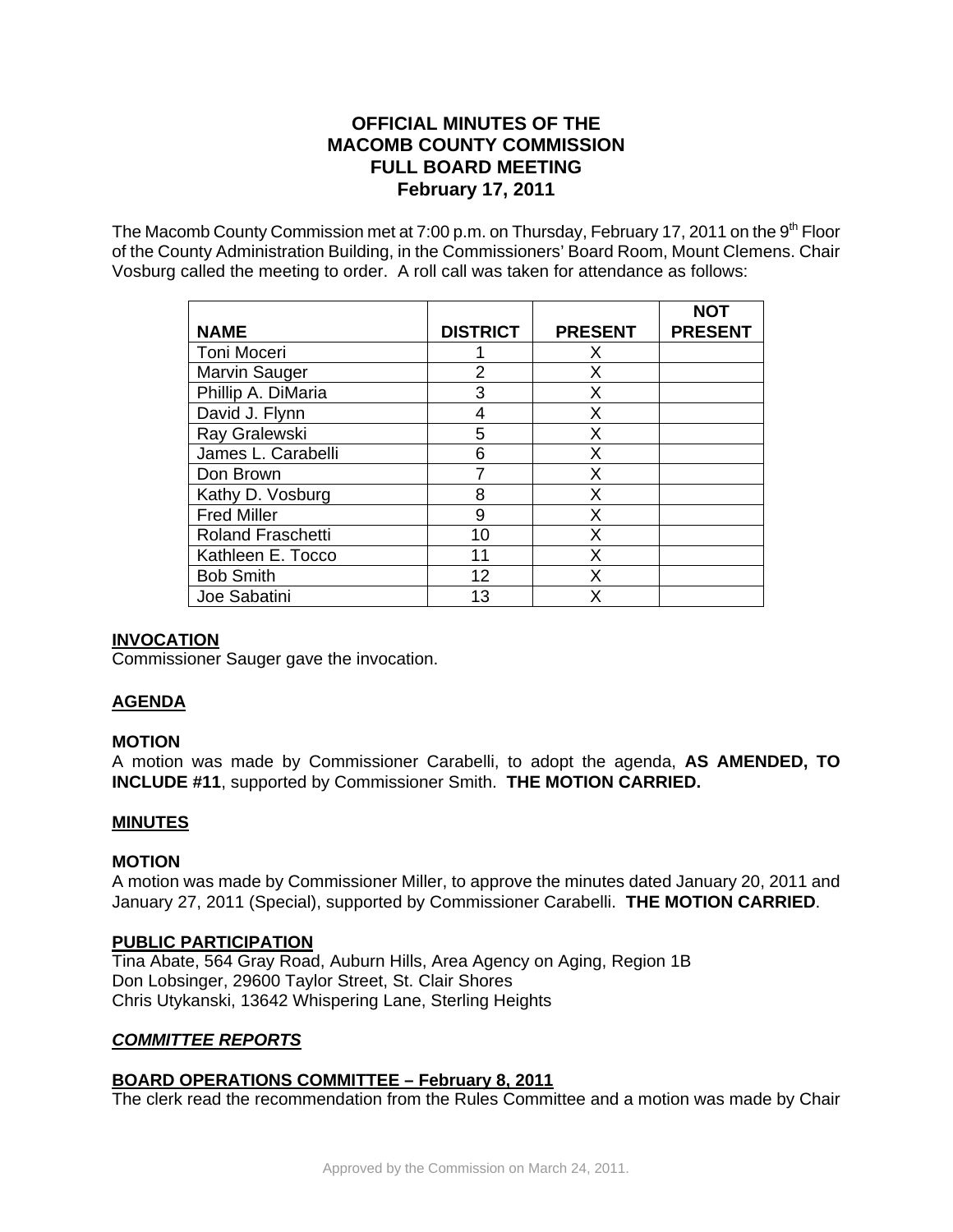Tocco, supported by Vice-Chair Carabelli, to adopt the committee recommendation:

**R11-010** Approve the County Executive's appointments for the positions of SEMCOG Executive Committee Delegate (four vacancies): Kathy Vosburg, Bob Smith, Tony Wickersham and Mark Hackel, and alternate (four vacancies): James Carabelli, Toni Moceri, Pam Lavers and Melissa Roy, as outlined in his January 31, 2011 memorandum; Further, a copy of this Board of Commissioners' action is directed to be delivered forthwith to the Office of the County Executive. (Record **NO** votes for Flynn and Miller)

### **THE MOTION CARRIED.**

### **COURTS & CLERK/REGISTER OF DEEDS COMMITTEE MEETING – February 14, 2011**

The clerk read the recommendation from the Courts & Clerk/Register of Deeds Committee and a motion was made by Chair Gralewski, supported by Vice-Chair Sauger, to adopt the committee recommendation:

**R11-011** Award bid to Macomb Printing for printing 35,000 copies of the 2011 Macomb County directory in the amount of \$15,864. Funds are available in the clerk's printing account 10121501-90101. Further, to direct the County Clerk to include forms in the county directory for voters to apply to be placed on the permanent absent voter list. Further, a copy of this Board of Commissioners' action is directed to be delivered forthwith to the Office of the County Executive.

### **THE MOTION CARRIED.**

### **FINANCE COMMITTEE MEETING – February 15, 2011**

The clerk read the recommendation from the Finance Committee and a motion was made by Chair Brown, supported by Vice-Chair Miller, to adopt the committee recommendation:

**R11-012** Approve an ordinance establishing the compensation of the County Executive at \$139,772.80, pursuant to Section 11.7 of the Home Rule Charter of Macomb County, Michigan; Further, a copy of this Board of Commissioners' action is directed to be delivered forthwith to the Office of the County Executive.

### **THE MOTION CARRIED.**

### **AUDIT COMMITTEE MEETING – February 15, 2011**

The clerk read the recommendation from the Audit Committee and a motion was made by Chair Fraschetti, supported by Vice-Chair Moceri, to adopt the committee recommendation:

**R11-013** Concur in the recommendation of the County Executive and approve the engaging of Rehmann Robson for performing the Macomb County 2010 independent audit pursuant to Section 8.3.1 of the Home Rule Charter as outlined in his February 4, 2011 memorandum (attached); Further, a copy of this Board of Commissioners' action is directed to be delivered forthwith to the Office of the County Executive.

### **THE MOTION CARRIED.**

### **RESOLUTIONS/TRIBUTES**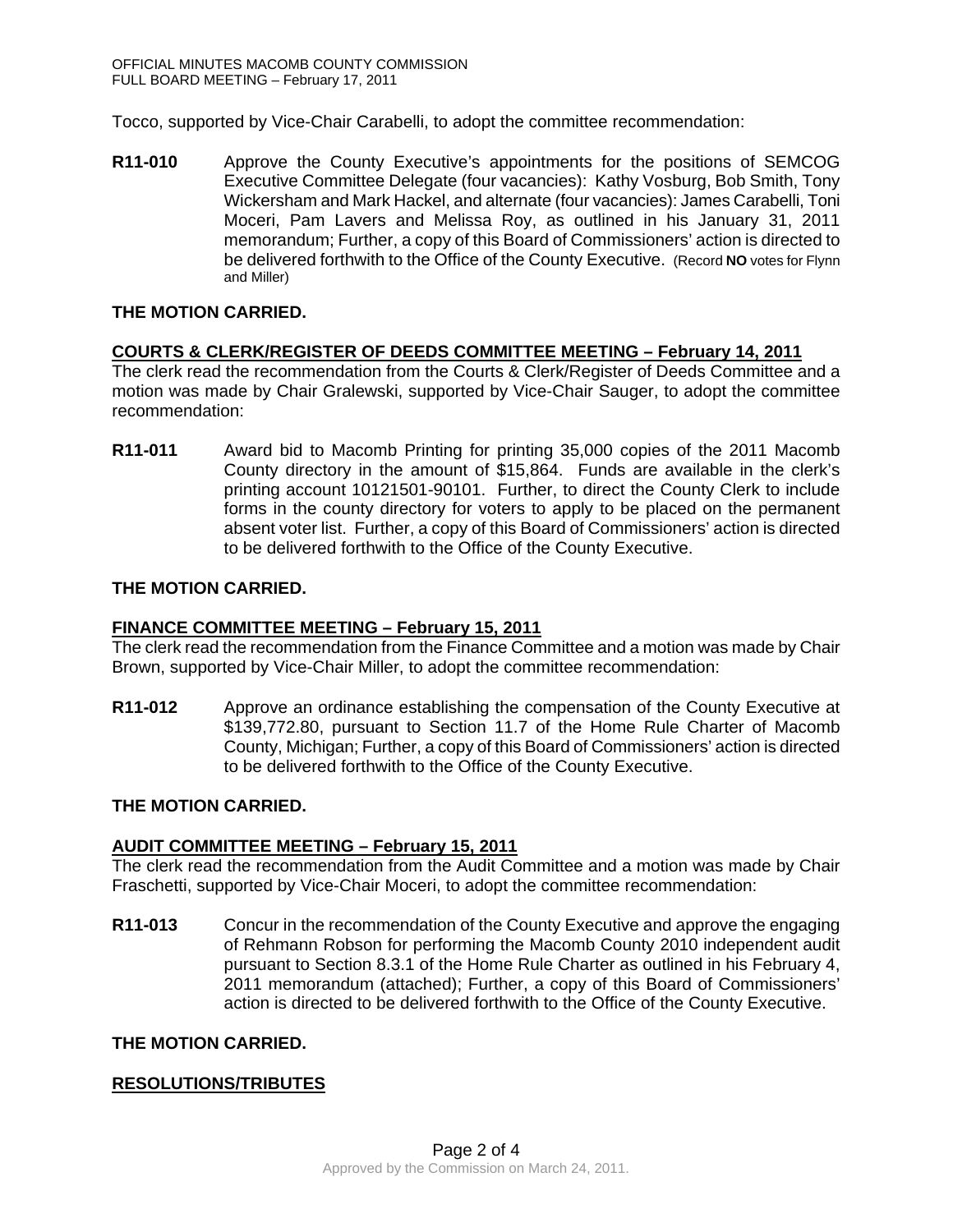OFFICIAL MINUTES MACOMB COUNTY COMMISSION FULL BOARD MEETING – February 17, 2011

### **MOTION**

A motion was made by Commissioner Carabelli, to adopt the following Resolution, supported by Commissioner Fraschetti. **THE MOTION CARRIED.**

Res. No. 11-02 2011 Depository (recommended by Finance Committee on 02/15/11)

#### **MOTION**

A motion was made by Commissioner Flynn, to adopt the following Resolution, supported by Commissioner Sauger. **THE MOTION CARRIED.** 

Res. No. 11-03 Proclaiming April 24-30 as Administrative Professionals Week in Macomb County (offered by Board Chair; recommended by Finance Committee on 02/15/11)

#### **CORRESPONDENCE FROM EXECUTIVE** None

### **ITEM WAIVED BY ECONOMIC DEVELOPMENT COMMITTEE CO-CHAIRS**

#### **MOTION**

A motion was made by Commissioner Flynn, to approve the item waived by the Co-Chairs of the Economic Development Committee, supported by Commissioner Carabelli:

Res. No. 11- 04 Adopt Full Faith and Credit Resolution for 8 ½ Mile Relief Drain Drainage District Bonds.

A roll call vote was taken:

Voting yes were: Flynn, Carabelli, Brown, Vosburg, Miller, Fraschetti, Tocco, Smith, Sabatini, Moceri, Sauger, DiMaria and Gralewski. There were 13 yes votes.

#### **THE MOTION CARRIED.**

#### **REQUEST TO PURCHASE PREVIOUS SERVICE TIME**

#### **MOTION TO REFER**

A motion was made by Commissioner Brown, to refer this item back to the Pension Board for a report on the actuarial effects of purchasing prior service time, supported by Commissioner Carabelli.

#### **THE MOTION TO REFER CARRIED.**

#### **NEW BUSINESS**

None

#### **PUBLIC PARTICIPATION**

Don Lobsinger, 29600 Taylor Street, St. Clair Shores